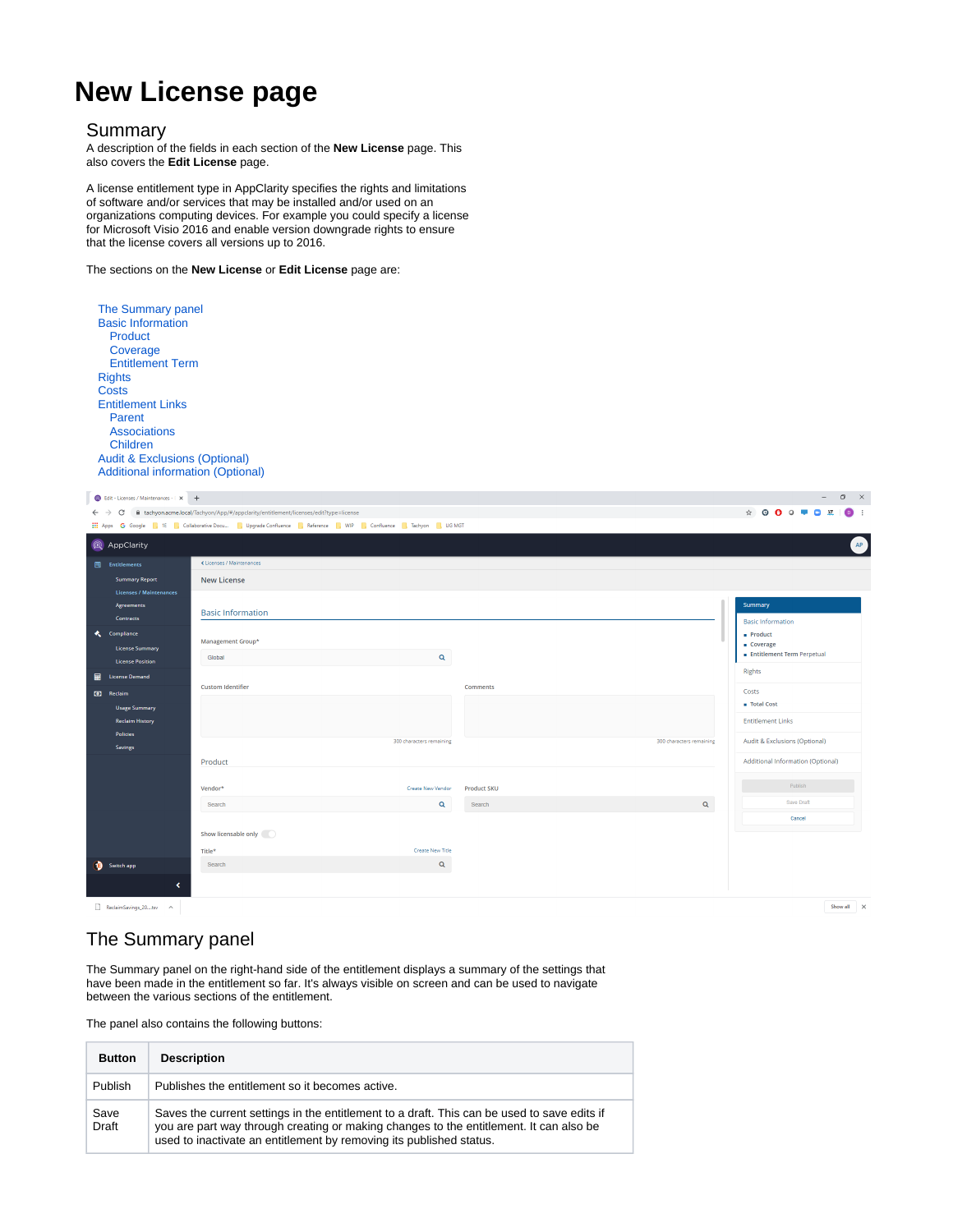

### Basic Information

Cancel Cancels the current edits and closes the page.

This section deals with the basic information for the entitlement, such as details of the product, the coverage and term of the entitlement.

| <b>Basic Information</b> |                          |                          |
|--------------------------|--------------------------|--------------------------|
|                          |                          |                          |
| Management Group*        |                          |                          |
| Global                   | Q                        |                          |
|                          |                          |                          |
| <b>Custom Identifier</b> |                          | Comments                 |
|                          |                          |                          |
|                          |                          |                          |
|                          |                          |                          |
|                          | 300 characters remaining | 300 characters remaining |
|                          |                          |                          |

| <b>Field</b>         | <b>Details</b>                                                                                                                                                          |
|----------------------|-------------------------------------------------------------------------------------------------------------------------------------------------------------------------|
| Management<br>Group* | Here you can associate the entitlement with Management Group of your choice.                                                                                            |
| Custom<br>Identifier | An optional field. You can specify any alpha-numeric value to help identify the entitlement in the Draft and Published pages and<br>when linking to other entitlements. |
| Comments             | Enter text here to store any comments you have related to the entitlement.                                                                                              |

### **Product**

This sub-section defines the product covered by the entitlement.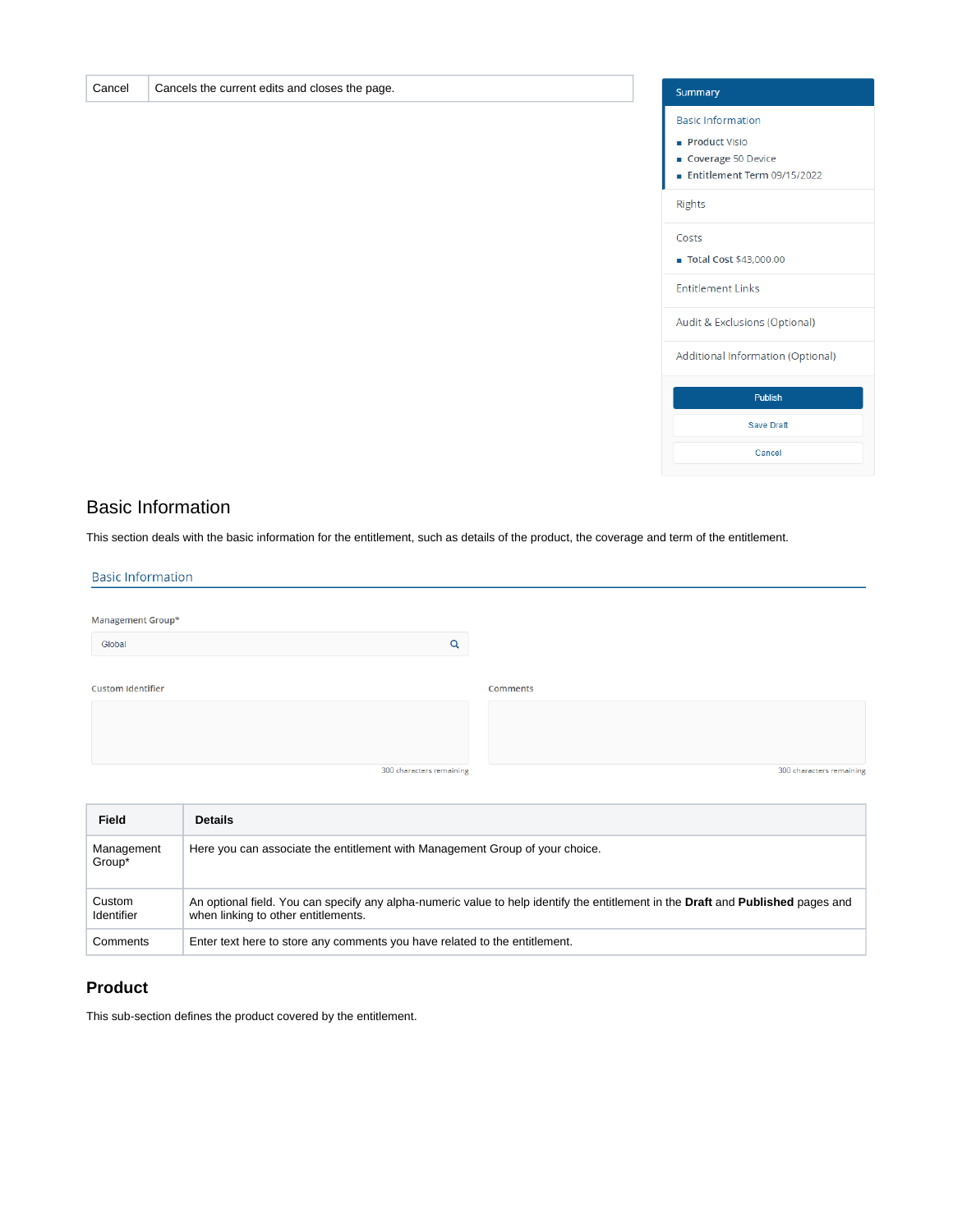#### Product

m.

T

| Vendor*              | Create New Vendor        | <b>Product SKU</b> |             |
|----------------------|--------------------------|--------------------|-------------|
| Search               | $\mathsf Q$              | Search             | $\mathsf Q$ |
| Show licensable only |                          |                    |             |
| Title*               | Create New Title         |                    |             |
| Search               | $\alpha$                 |                    |             |
|                      |                          |                    |             |
| <b>Version Type</b>  |                          | Version            |             |
| All Versions         | $\overline{\phantom{a}}$ | Search             | $\alpha$    |
|                      |                          |                    |             |
| Edition              |                          |                    |             |
| Search               | $\alpha$                 |                    |             |

| <b>Field</b>                   | <b>Details</b>                                                                                                                                                                                                                                                                                                                                                                                                                                                                                |
|--------------------------------|-----------------------------------------------------------------------------------------------------------------------------------------------------------------------------------------------------------------------------------------------------------------------------------------------------------------------------------------------------------------------------------------------------------------------------------------------------------------------------------------------|
| Vendor*                        | Defines the vendor of the product the license will apply to.<br>The vendor part of the vendor, title, version and edition for a product. This must be filled out before any other fields. Suggested suitable<br>vendors that match your text are displayed as you type into the field, which you can select to auto-complete the entry.                                                                                                                                                       |
| Produc<br>t SKU                | Suggested matching SKU are displayed as you type into the field, which you can select to auto-complete the entry.<br>When you select a SKU other fields in the license will be automatically prefilled. For example, selecting the SKU for a particular edition of<br>Microsoft Office 365 may set the License Type to Subscription, the Product title to Office 365 and the Edition to ProPlus. These<br>fields will then be fixed as they are derived from the SKU and not entered by hand. |
| Show<br>licensa<br>ble<br>only | This toggle, which is on by default, sets whether the matches from 1E Catalog are filtered to show only products that are marked as<br>licensable - and therefore appropriate for entitlements. You can flip this to off, if the product you are looking for is not visible and you're<br>not sure if it's licensable or not, to see the unfiltered list of product related information from 1E Catalog.                                                                                      |
| Title*                         | Defines the title of the product the license will apply to. This is a mandatory field.<br>The title part of the vendor, title, version and edition for a product. Suggested suitable titles from the selected vendor that match your text<br>are displayed as you type into the field, which you can select to auto-complete the entry.                                                                                                                                                       |
| Versio<br>n Type               | All Versions, Dot Format.or Colloquial. By default this is set to All Versions.                                                                                                                                                                                                                                                                                                                                                                                                               |
| Version                        | Defines the version of the product the license will apply to.                                                                                                                                                                                                                                                                                                                                                                                                                                 |
|                                | The version part of the vendor, title, version and edition for a product. The Version format is dependent on the chosen Version Type. This<br>field is disabled for a Version Type of All Versions.                                                                                                                                                                                                                                                                                           |
| Edition                        | Defines the edition of the product the license will apply to.<br>The edition part of the vendor, title, version and edition for a product. Suggested suitable editions for the selected vendor and title that<br>match your text are displayed as you type into the field, which you can select to auto-complete the entry.                                                                                                                                                                   |

### **Coverage**

This sub-section defines the coverage details for the entitlement, such as: the metric that will be used for the entitlement and the number of installations the entitlement covers, i.e. whether the entitlement is unlimited or defined by a specific quantity of units.

| Coverage  |           |                                |              |              |  |
|-----------|-----------|--------------------------------|--------------|--------------|--|
| Metric    |           |                                | Other metric |              |  |
| Device    |           | $\overline{\mathbf{v}}$        |              |              |  |
| Unlimited | Quantity* | Units*                         |              | <b>Total</b> |  |
| $\bigcap$ |           | $\boldsymbol{\mathsf{x}}$<br>и |              | $=$          |  |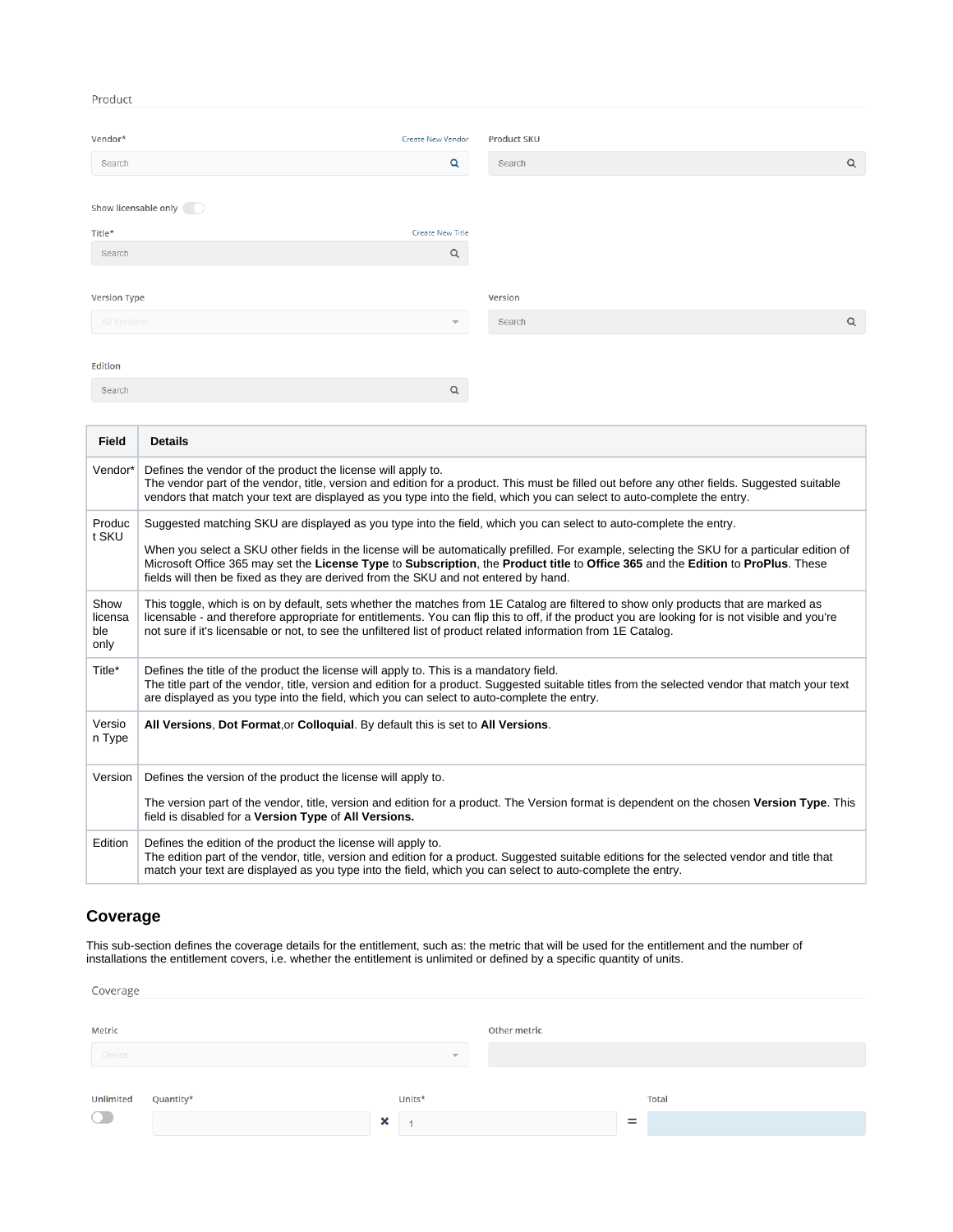| <b>Field</b>                                                                                                                                                                                                                                                                                                                                                                              | <b>Details</b>                                                                                                                                                                                                                                                                                                      |                                                                                                                                                                                                                                    |  |  |  |  |  |       |                                                             |
|-------------------------------------------------------------------------------------------------------------------------------------------------------------------------------------------------------------------------------------------------------------------------------------------------------------------------------------------------------------------------------------------|---------------------------------------------------------------------------------------------------------------------------------------------------------------------------------------------------------------------------------------------------------------------------------------------------------------------|------------------------------------------------------------------------------------------------------------------------------------------------------------------------------------------------------------------------------------|--|--|--|--|--|-------|-------------------------------------------------------------|
| Metric                                                                                                                                                                                                                                                                                                                                                                                    | The metric type for a license or maintenance entitlement. This may be one of:                                                                                                                                                                                                                                       |                                                                                                                                                                                                                                    |  |  |  |  |  |       |                                                             |
|                                                                                                                                                                                                                                                                                                                                                                                           | <b>Description</b><br><b>Type</b>                                                                                                                                                                                                                                                                                   |                                                                                                                                                                                                                                    |  |  |  |  |  |       |                                                             |
| Core<br>The metric for the license is related to the number of cores present on a device. For example, licenses for Microsoft SQL<br>database are related to the number of cores on the server where Microsoft SQL is installed.<br>Device<br>The metric for the license is for devices. For example licenses for Microsoft Visio are on a per device basis. This is the<br>default type. |                                                                                                                                                                                                                                                                                                                     |                                                                                                                                                                                                                                    |  |  |  |  |  |       |                                                             |
|                                                                                                                                                                                                                                                                                                                                                                                           |                                                                                                                                                                                                                                                                                                                     |                                                                                                                                                                                                                                    |  |  |  |  |  | Other | This can be used to reference your own license metric type. |
|                                                                                                                                                                                                                                                                                                                                                                                           | Proces<br>sor                                                                                                                                                                                                                                                                                                       | The metric for the license is related to the number of processors for a device. For example, licenses for certain Oracle produc<br>ts are related to the number of processors on the server where the Oracle product is installed. |  |  |  |  |  |       |                                                             |
|                                                                                                                                                                                                                                                                                                                                                                                           | <b>PVU</b>                                                                                                                                                                                                                                                                                                          | The metric for the license is related to the Processor Value Unit present on a device. For example. licenses for IBM products<br>are related to the Processor Value Unit (PVU) for the device where the IBM product is installed.  |  |  |  |  |  |       |                                                             |
|                                                                                                                                                                                                                                                                                                                                                                                           | User<br>The metric for the license is related to the users for the product. For example, Microsoft Office 365 licenses are related to<br>users and not the devices the software is running on.                                                                                                                      |                                                                                                                                                                                                                                    |  |  |  |  |  |       |                                                             |
|                                                                                                                                                                                                                                                                                                                                                                                           | The Metric works with the Quantity field to determine how licenses are applied.                                                                                                                                                                                                                                     |                                                                                                                                                                                                                                    |  |  |  |  |  |       |                                                             |
| Other<br>metric                                                                                                                                                                                                                                                                                                                                                                           | This field is enabled if the Metric field is set to Other and allows you to specify an entitlement metric that is not covered by default in<br>AppClarity.                                                                                                                                                          |                                                                                                                                                                                                                                    |  |  |  |  |  |       |                                                             |
|                                                                                                                                                                                                                                                                                                                                                                                           | This field is only enabled if Other is selected in the Metric Type for entitlements and allows you to enter a metric that is not covered by<br>the basic Metric Type options.                                                                                                                                       |                                                                                                                                                                                                                                    |  |  |  |  |  |       |                                                             |
| Unlimit<br>ed                                                                                                                                                                                                                                                                                                                                                                             |                                                                                                                                                                                                                                                                                                                     | If you set the Unlimited toggle to on, this entitlement will cover all installations and the Quantity and Units fields will be disabled.                                                                                           |  |  |  |  |  |       |                                                             |
| Quantity                                                                                                                                                                                                                                                                                                                                                                                  | Sets the number of licenses bought for this entitlement. Only enabled if the Unlimited toggle is set to off, in which case this field is also<br>mandatory.                                                                                                                                                         |                                                                                                                                                                                                                                    |  |  |  |  |  |       |                                                             |
| Units                                                                                                                                                                                                                                                                                                                                                                                     | Sets the number of units per licenses purchased. Only enabled if the Unlimited toggle is set to off, in which case this field is also<br>mandatory.                                                                                                                                                                 |                                                                                                                                                                                                                                    |  |  |  |  |  |       |                                                             |
| Total                                                                                                                                                                                                                                                                                                                                                                                     |                                                                                                                                                                                                                                                                                                                     | The total number of licenses, which is the Quantity value times the Units value.                                                                                                                                                   |  |  |  |  |  |       |                                                             |
|                                                                                                                                                                                                                                                                                                                                                                                           | AppClarity will count each unit in the Total field against a single unit of the given Metric type. So if the Metric type is Device and the Total<br>calculates to 50 this will count against 50 devices. For an SQL Server Enterprise example the Metric type would be Core so this will<br>count against 50 cores. |                                                                                                                                                                                                                                    |  |  |  |  |  |       |                                                             |

### **Entitlement Term**

This sub-section defines the type and length details for the entitlement, such as: the type (perpetual or subscription), the start date and, if the type is subscription, the duration and end date.

| <b>Entitlement Term</b>                             |                                                                                                                                |                |            |   |
|-----------------------------------------------------|--------------------------------------------------------------------------------------------------------------------------------|----------------|------------|---|
| <b>Entitlement Type</b><br>Perpetual<br>Start Date* |                                                                                                                                | ▼<br>Duration* | End Date*  |   |
|                                                     |                                                                                                                                |                |            |   |
| 03/16/2020                                          | 雦                                                                                                                              | (Months)       | MM/DD/YYYY | 巤 |
| <b>Field</b>                                        | <b>Details</b>                                                                                                                 |                |            |   |
|                                                     | Entitlement Type   For License entitlements this can be set to Perpetual or Subscription. By default this is set to Perpetual. |                |            |   |

For Maintenance entitlements this can only be set to **Subscription**.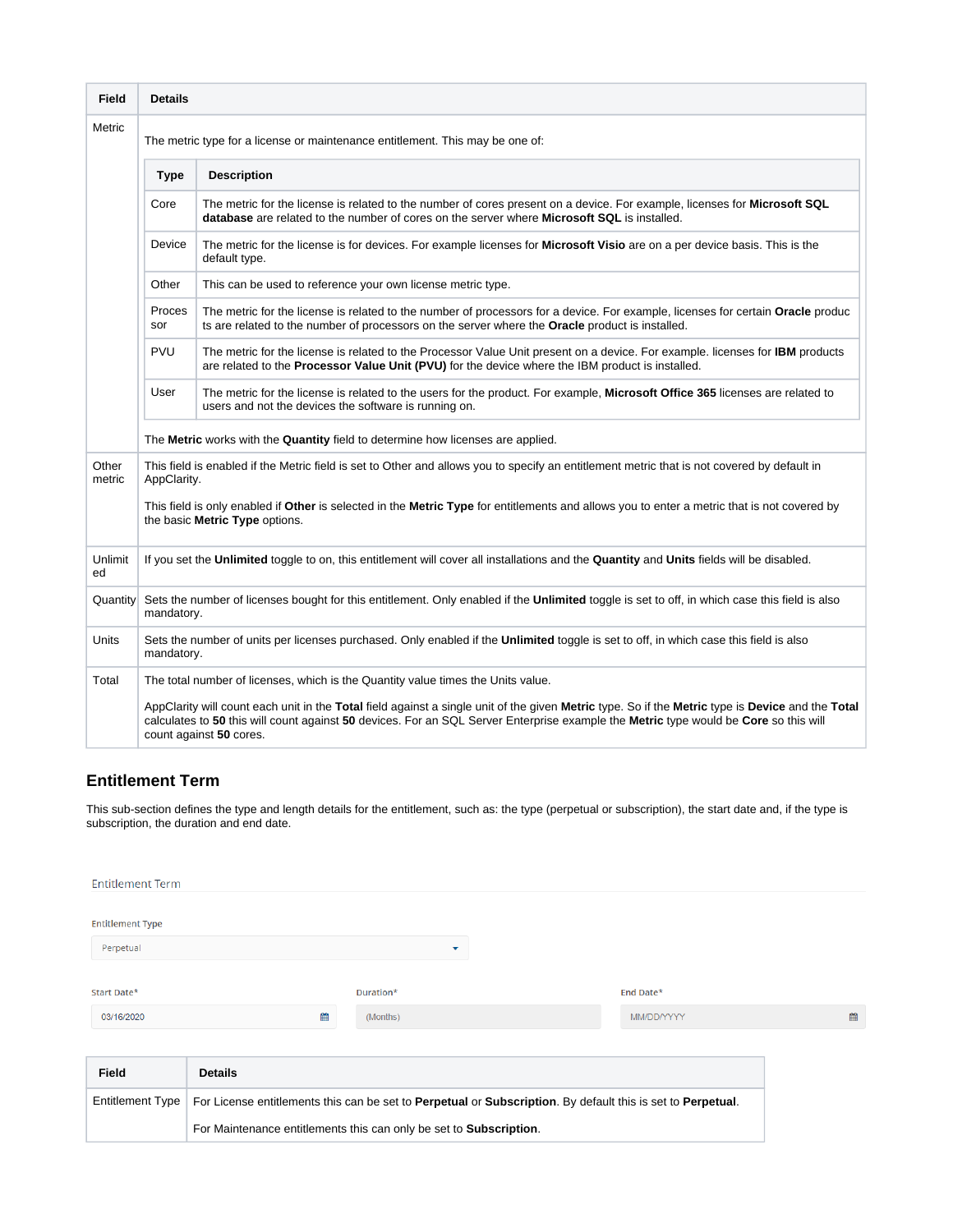| Start Date* | When the entitlement starts applying. This defaults to the date the entitlement was created.                                        |
|-------------|-------------------------------------------------------------------------------------------------------------------------------------|
| Duration*   | The Duration and End Date fields are only enabled for Subscription entitlements.                                                    |
|             | If you set the <b>Duration</b> the <b>End Date</b> is calculated. If you set the <b>End Date</b> the <b>Duration</b> is calculated. |
|             | These fields determine how long the entitlement is applicable for after start date.                                                 |
|             | The <b>Duration</b> is set in terms of months and determines the number of months the entitlement will be valid for.                |
| End Date*   | The Duration and End Date fields are only enabled for Subscription entitlements.                                                    |
|             | If you set the <b>Duration</b> the <b>End Date</b> is calculated. If you set the <b>End Date</b> the <b>Duration</b> is calculated. |
|             | These fields determine how long the entitlement is applicable for after start date.                                                 |
|             | The <b>End Date</b> indicates the last date the entitlement will be valid until and is set using a date picker.                     |

# Rights

This section lets you control how the entitlement applies to existing versions of the product it's related to.

#### Rights

|                          | Available      | Persistent     |
|--------------------------|----------------|----------------|
| <b>Version Upgrade</b>   | ∩              | ∩              |
| <b>Version Downgrade</b> | $\blacksquare$ | $\blacksquare$ |
| <b>Edition Downgrade</b> | ∩              |                |
| <b>Multi Instance</b>    | ∩              |                |

#### Secondary use count right

| Version         |  |
|-----------------|--|
| 0.1             |  |
| 1.0             |  |
|                 |  |
| 20 <sub>0</sub> |  |

| Field                        | <b>Details</b>                                                                                                                 |
|------------------------------|--------------------------------------------------------------------------------------------------------------------------------|
| <b>Version Upgrade</b>       | Rights to check if the entitlement is also applicable on higher versions of selected version                                   |
| Version Downgrade            | Rights to check if the entitlement is also applicable on lower versions of selected version. By default it is true             |
| <b>Edition Downgrade</b>     | Rights to check if the entitlement is also applicable on lower editions of selected edition                                    |
| Multi Instance               | Rights to check if the same license is also applicable on multiple installations on same device                                |
| Secondary use count<br>right | The available count of secondary uses                                                                                          |
| Versions covered             | The table below the fields shows the overall versions and editions covered by the entitlement based on the selected<br>rights. |

### **Costs**

This section lets you control how the entitlement is costed and how it can be considered within the overall spend.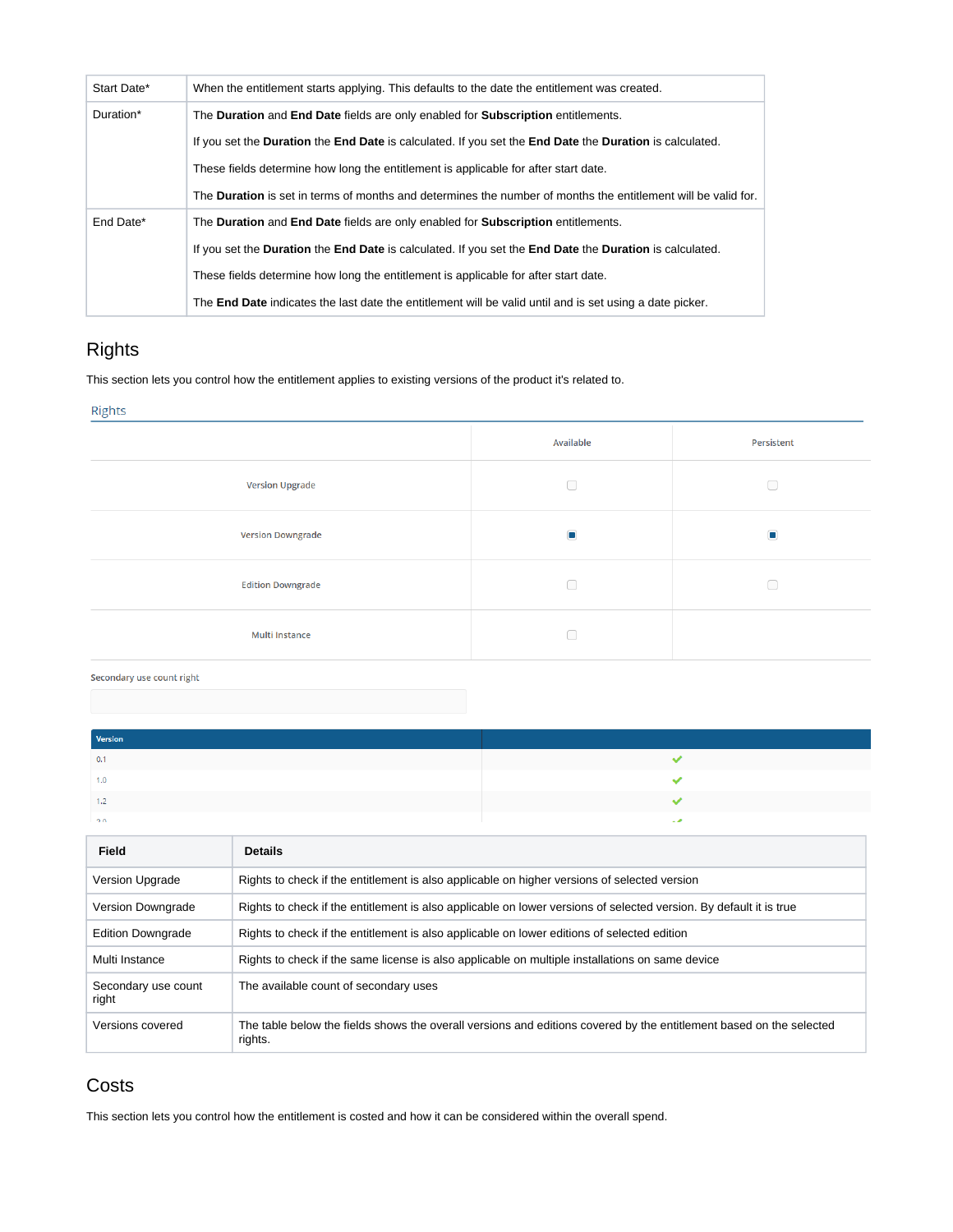| Currency                               | <b>Payment Frequency</b> |
|----------------------------------------|--------------------------|
| <b>USD</b><br>$\overline{\phantom{a}}$ | OnceOff<br>╾             |
| <b>Unit Cost</b>                       | <b>License Cost</b>      |
|                                        |                          |

| Field                | <b>Details</b>                                                                                                                                                |  |  |  |
|----------------------|---------------------------------------------------------------------------------------------------------------------------------------------------------------|--|--|--|
| Currency             | The currency applied to the entitlement. Clicking on the Currency field displays a list of currencies to choose from.<br>Currency                             |  |  |  |
|                      | <b>USD</b><br>▲                                                                                                                                               |  |  |  |
|                      | <b>USD</b>                                                                                                                                                    |  |  |  |
|                      | <b>EUR</b>                                                                                                                                                    |  |  |  |
|                      | GBP                                                                                                                                                           |  |  |  |
|                      | JPY                                                                                                                                                           |  |  |  |
|                      | CAD                                                                                                                                                           |  |  |  |
| Payment<br>Frequency | OnceOff, Monthly, Quarterly, Yearly. The default is OnceOff.                                                                                                  |  |  |  |
| Unit Cost            | The cost of the licence per unit, combined with the Quantity and Unit Cost Type values to calculate the license cost.                                         |  |  |  |
| License Cost         | This is calculated based on value filed in the Quantity, Unit Cost and Payment Frequency. This value only displays the cost<br>and cannot be edited directly. |  |  |  |

# Entitlement Links

Costs

This section lets you create links between your entitlements. If you are creating a new entitlement this section will initially look like this:

### **Entitlement Links**

Save the entitlement to start adding links

After you have saved the entitlement this section provides an interface for linking it to other entitlements: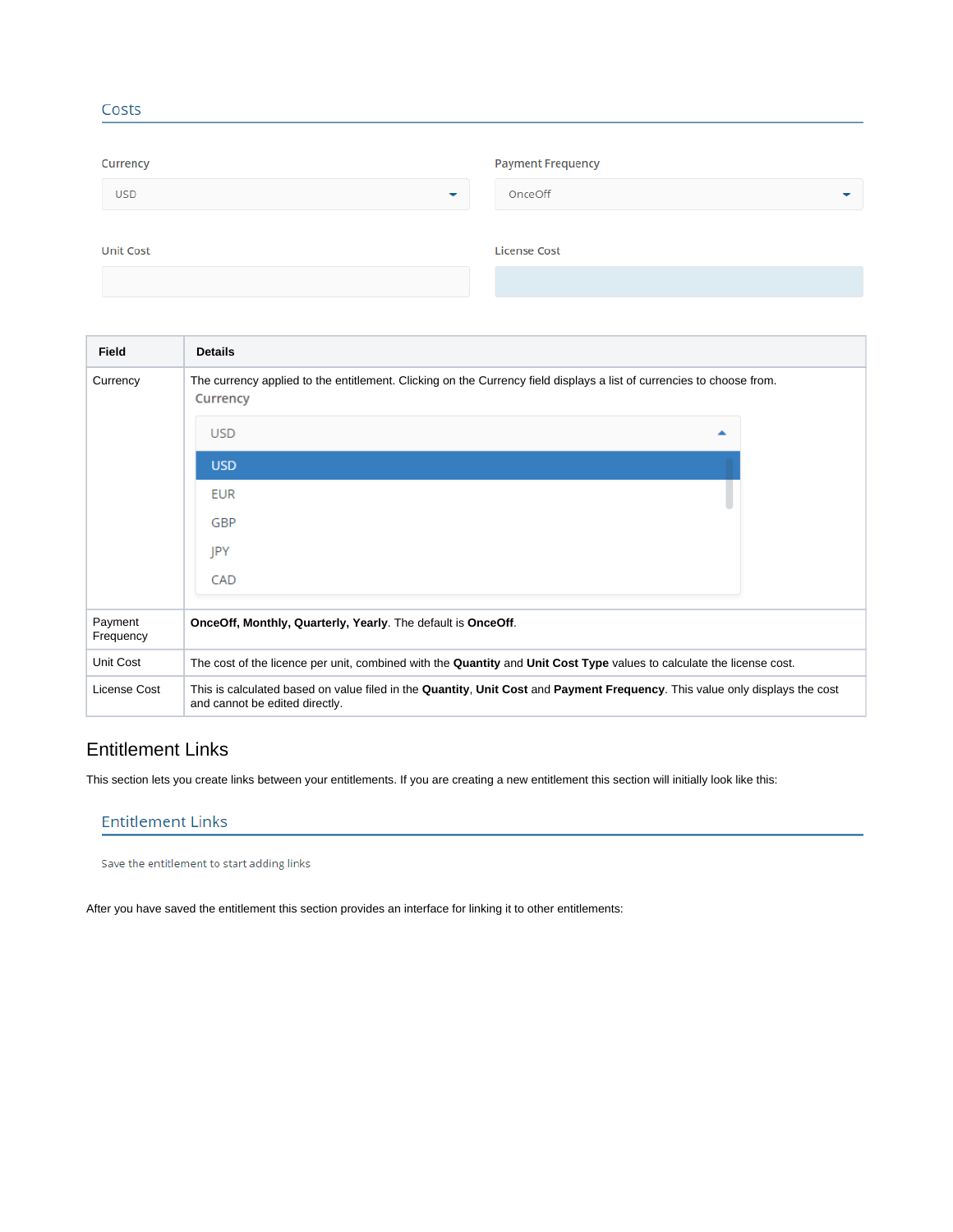### **Entitlement Links**



#### There are three sub-sections:

#### **Parent**

Here you can link parent licenses or agreements. Clicking on the **+Add link** area displays the **Add Parent** popup.

Select **License** or **Agreement** to add that type of link, a list of entitlements of the selected type will be displayed. Click on any of these and a green check mark will appear to indicate the selected parent, you can only select one. Once you've made your choice click the **Add** button to link the checked parent.





#### **Associations**

Here you can link contracts. Clicking on the **+Add link** area displays the **Add Contract** popup.

A list of contracts will be displayed. Click on any of these and a green check mark will appear to indicate the selected contract, you can select more than one contract to link. Once you've made your choice click the **Add** button to link the checked contract(s).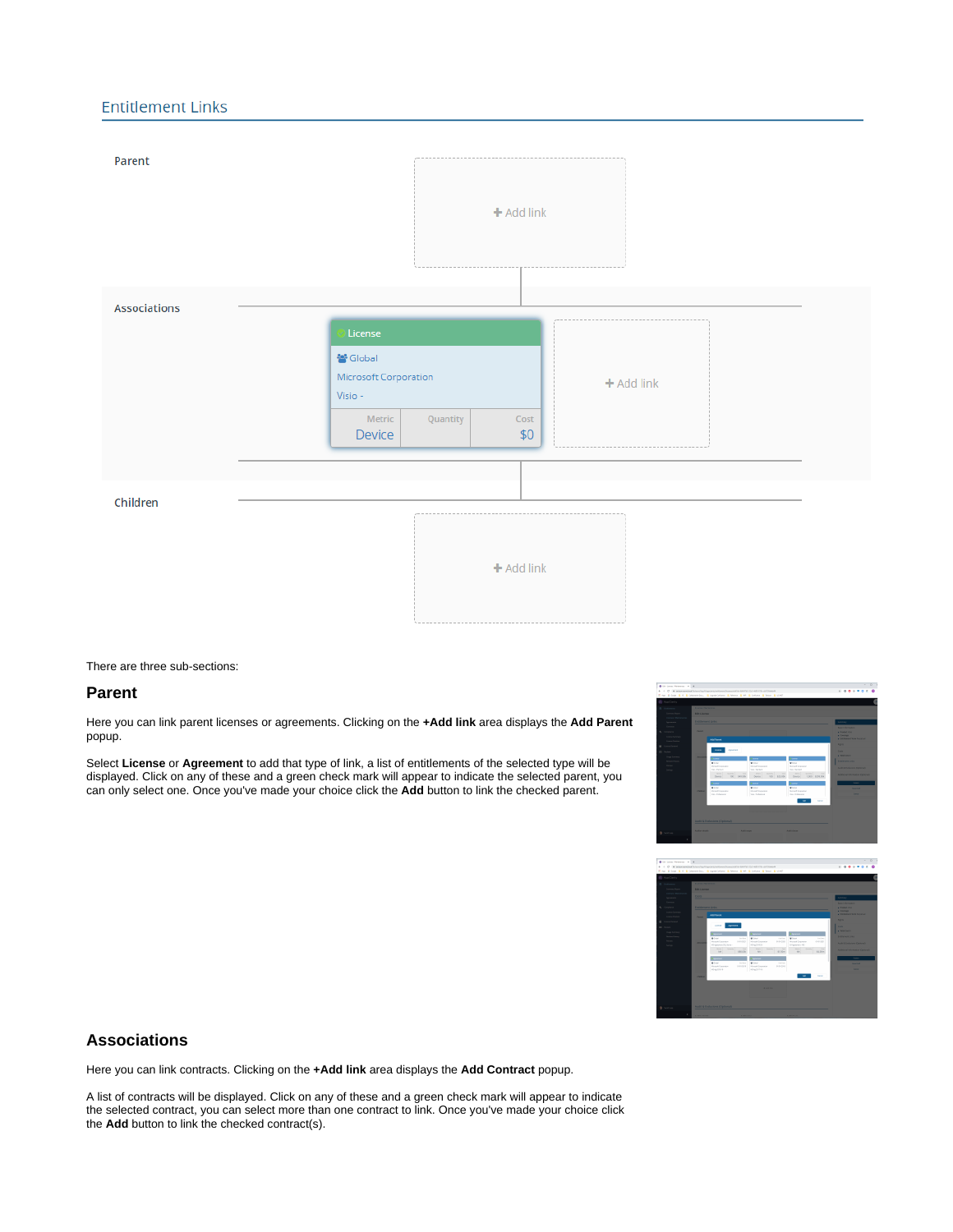

 $\sim$   $\sim$   $\sim$   $\sim$   $\sim$ 

 $\overline{\bullet}$ 

### **Children**

Here you can link child licenses or maintenances. Clicking on the **+Add link** area displays the **Add Child** popup.

Select **License** or **Agreement** to add that type of link, a list of entitlements of the selected type will be displayed. Click on any of these and a green check mark will appear to indicate the selected child - you can select more than one. Once you've made your choice click the **Add** button to link the checked children.

# Audit & Exclusions (Optional)

This section lets you control how the entitlement is audited.

### **Audit & Exclusions (Optional)**

| Audit scope |                                                          | Audit clause             |  |
|-------------|----------------------------------------------------------|--------------------------|--|
|             |                                                          |                          |  |
|             |                                                          |                          |  |
|             | 300 characters remaining                                 | 300 characters remaining |  |
|             | <b>Audit tool</b>                                        |                          |  |
|             | 300 characters remaining<br>Auditor notice period (days) |                          |  |

| Field                    | <b>Details</b>                                                                                                                                                                                |
|--------------------------|-----------------------------------------------------------------------------------------------------------------------------------------------------------------------------------------------|
| Auditor<br>Details       | Organizations that are allowed to perform the audit including (if appropriate), the licensor organization and any third-party<br>organizations, according to what was agreed in the contract. |
| <b>Audit Scope</b>       | Defines what part of the software customer organization is allowed to be audited.                                                                                                             |
| Audit Clause             | Provides additional information on what could trigger the audit.                                                                                                                              |
| Auditor<br>Frequency     | Definition of the highest agreed frequency of the audit expressed in months.                                                                                                                  |
| Auditor<br>Notice period | Notice period in days.                                                                                                                                                                        |
| <b>Audit Tool</b>        | Name of the tool(s) which are approved for use in the audit.                                                                                                                                  |

# Additional information (Optional)

This section lets you enter additional information related to the entitlement that may come from a Vendor agreement or contract.

| Sub-<br><b>Section</b> | <b>Field</b> | <b>Field Details</b> |
|------------------------|--------------|----------------------|
|                        |              |                      |